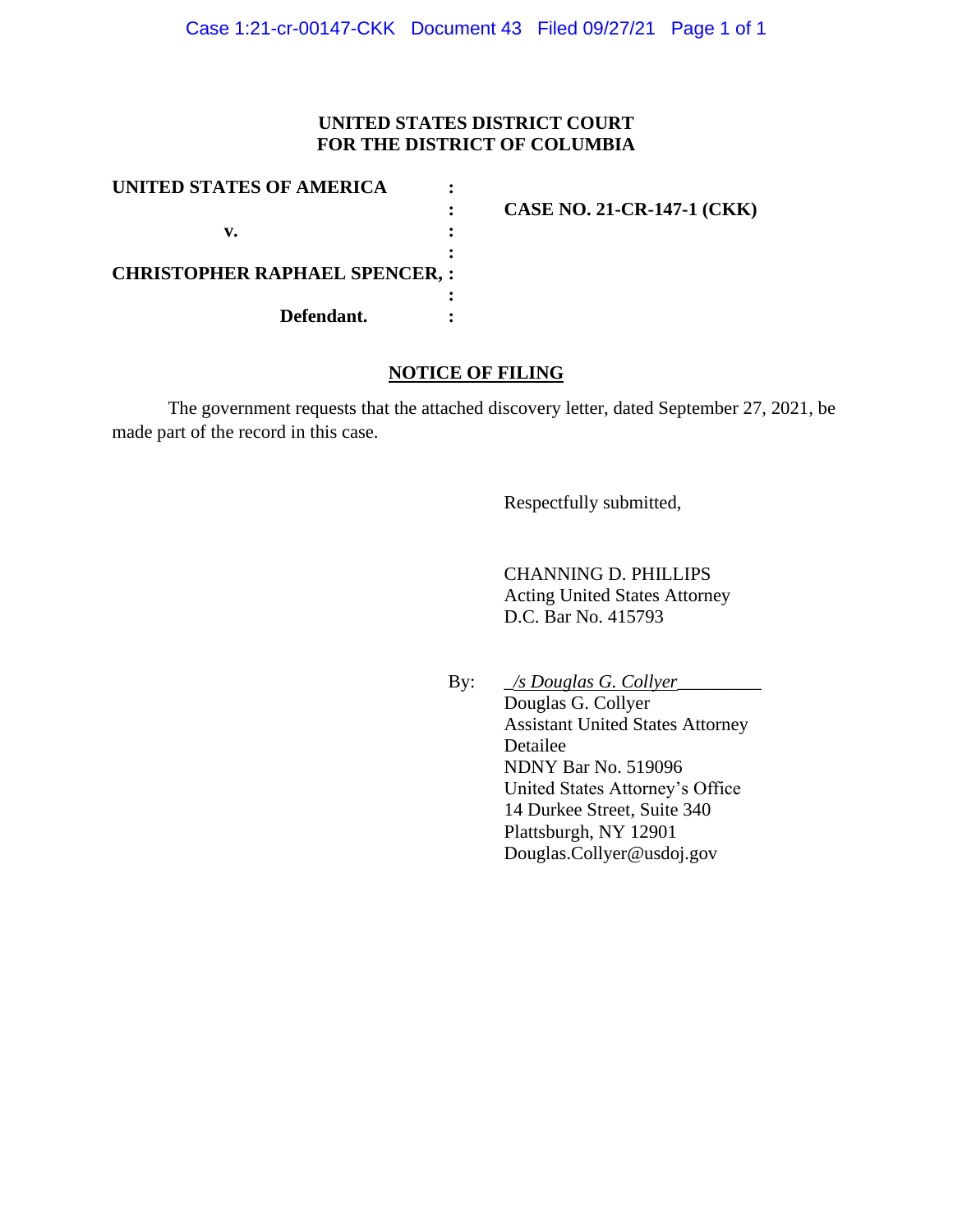## Case 1:21-cr-00147-CKK Document 43-1 Filed 09/27/21 Page 1 of 2



U.S. Department of Justice

Channing D. Phillips Acting United States Attorney

*District of Columbia*

*Judiciary Center 555 Fourth St., N.W. Washington, D.C. 20530*

September 27, 2021

Jose German, Esq. **Via Email**

> Re: *United States v. Christopher Raphael Spencer* Case No. 21-cr-147-1-CKK

Dear Counsel:

As part of our ongoing discovery production in this case, we produced the following information on September 24, 2021:

- 1. 4,044 files (over one terabyte) consisting of U.S. Capitol Police ("USCP") Closed Circuit Video ("CCV") footage from 118 cameras has been shared to the defense instance of evidence.com. The contents of footage being shared includes video from the interior of the U.S. Capitol Visitor Center and from the Capitol grounds. These files are designated Sensitive under the protective order. Additional footage will be provided on a rolling basis, as we ingest it into our own instance of evidence.com.
- 2. Twenty files that are exhibits to previously produced USCP OPR reports, and a corresponding index, have been shared via USAfx and you should have received a notification via email. Any applicable sensitivity designations are reflected in the index. Additional exhibits will be provided on a rolling basis as we continue to ingest and quality-check them.
- 3. Forty-two files that consist of MPD internal investigation reports and exhibits, and a corresponding index, have been shared via a second, separate USAfx production, and you should have received a notification via email. These reports and exhibits are unredacted and thus designated Highly Sensitive under the protective order.